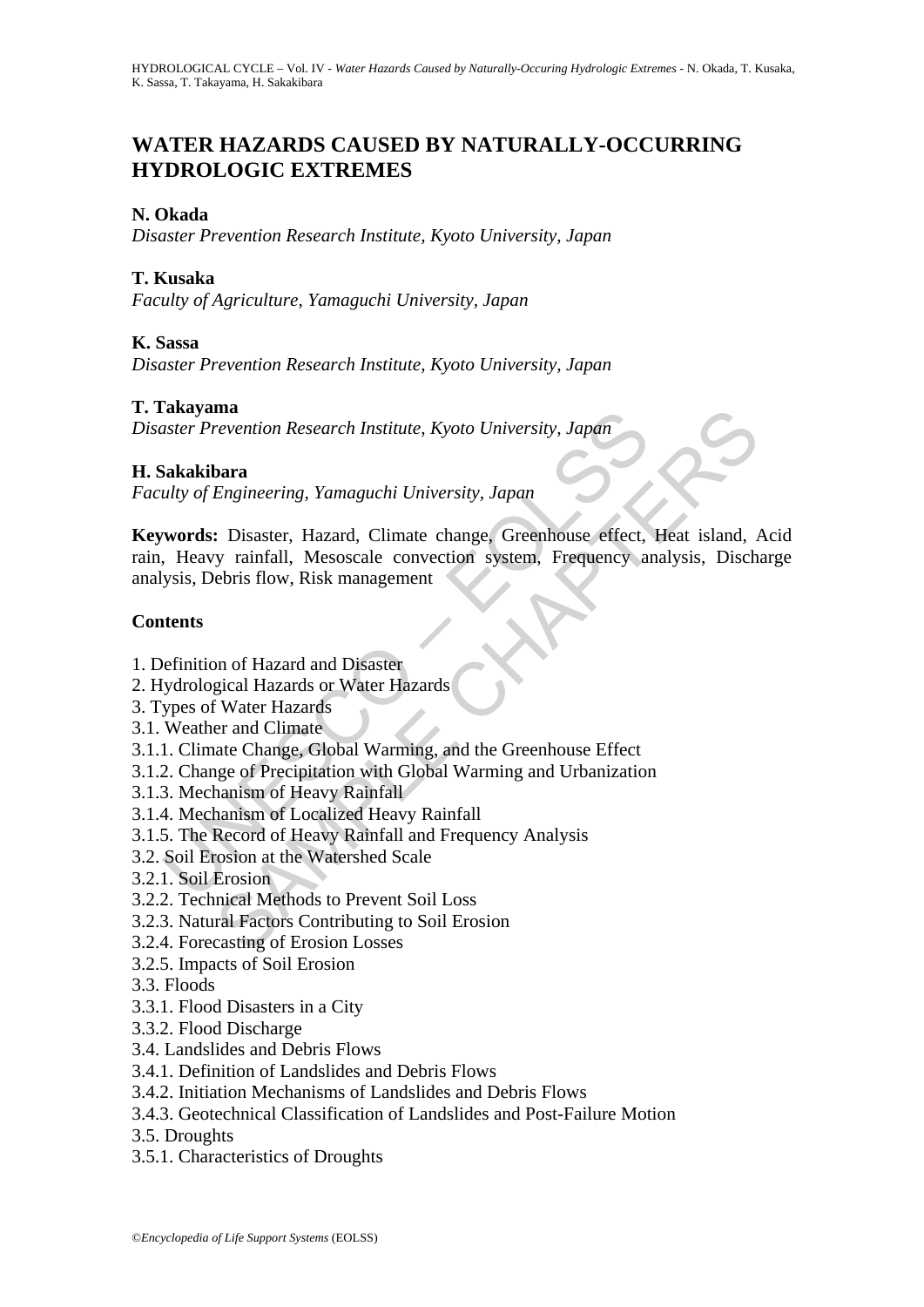3.5.2. Reliability of Water Supply 3.6. Coastal Erosion and Remedial Measures 4. Disaster Management as a Risk Management 4.1. Disaster Risk Management 4.2. Measures for Preventing Water Disasters 4.3. Preparedness and Risk Awareness Glossary Bibliography Biographical Sketches

#### **Summary**

nomena of nature are called "hydrological hazards" or simply<br>parison of different disasters in terms of fatalities over the period<br>first, disasters tend to be rather periodic in occurrence, with an int<br>s; and second, flood and the courrence of any hazard, it could be the case that no disaster follows over the period of the reading shasses tend to be rather periodic in occurrence, with an interval of five to second, flood, *tsunami*, and drou The natural hazards that are triggered exclusively by hydrological extreme-event phenomena of nature are called "hydrological hazards" or simply "water hazards." Comparison of different disasters in terms of fatalities over the period 1950–2000 shows that first, disasters tend to be rather periodic in occurrence, with an interval of five to ten years; and second, flood, *tsunami*, and drought disasters account for 40–90 percent of total fatalities of all disasters which have taken place annually around the world. Therefore, water hazards need to be a crucial concern when we attempt to reduce the number of deaths caused by natural disasters in the world. Comparison by economic losses shows that disasters have been increasing over the last fifty years and that 10–30 percent of total economic losses tend to be derived from water disasters. Among these economic losses those caused by flood disaster are the most dominant, with a share of 50 to nearly 100 percent of the total losses caused by water disasters.

## **1. Definition of Hazard and Disaster**

Rigorously speaking, the terms "hazard" and "disaster" need to be distinguished. Hazards refer to any direct and indirect causes and factors that may eventually lead to a disaster, while a disaster can be defined as "the state of society being damaged in the whole sense physically, vitally, physiologically, economically, and socio-culturally." In the event of the occurrence of any hazard, it could be the case that no disaster follows or that, at worst, the damage is kept to a minimum. Importantly, hazards (and thus disasters) are non-deterministic events that tend to entail uncertainties and unknowns. If mathematically well-formulated, such non-deterministic hazards may well be treated as stochastic events based on applied probability and statistical theories. Statistically, many hazards are categorized as "extreme events" since they tend to appear in the tails of the probabilistic distribution for the entire set of data on the observed phenomena. Any hazard that is triggered directly by nature is called a "natural hazard." In contrast, any that is caused directly by human activities or societal mishap is called a "social hazard."

#### **2. Hydrological Hazards or Water Hazards**

In this section we will focus on those natural hazards that are triggered exclusively by the hydrological extreme-event phenomena of nature. Let us call them "hydrological hazards" or simply "water hazards." To avoid unnecessary confusion, the terms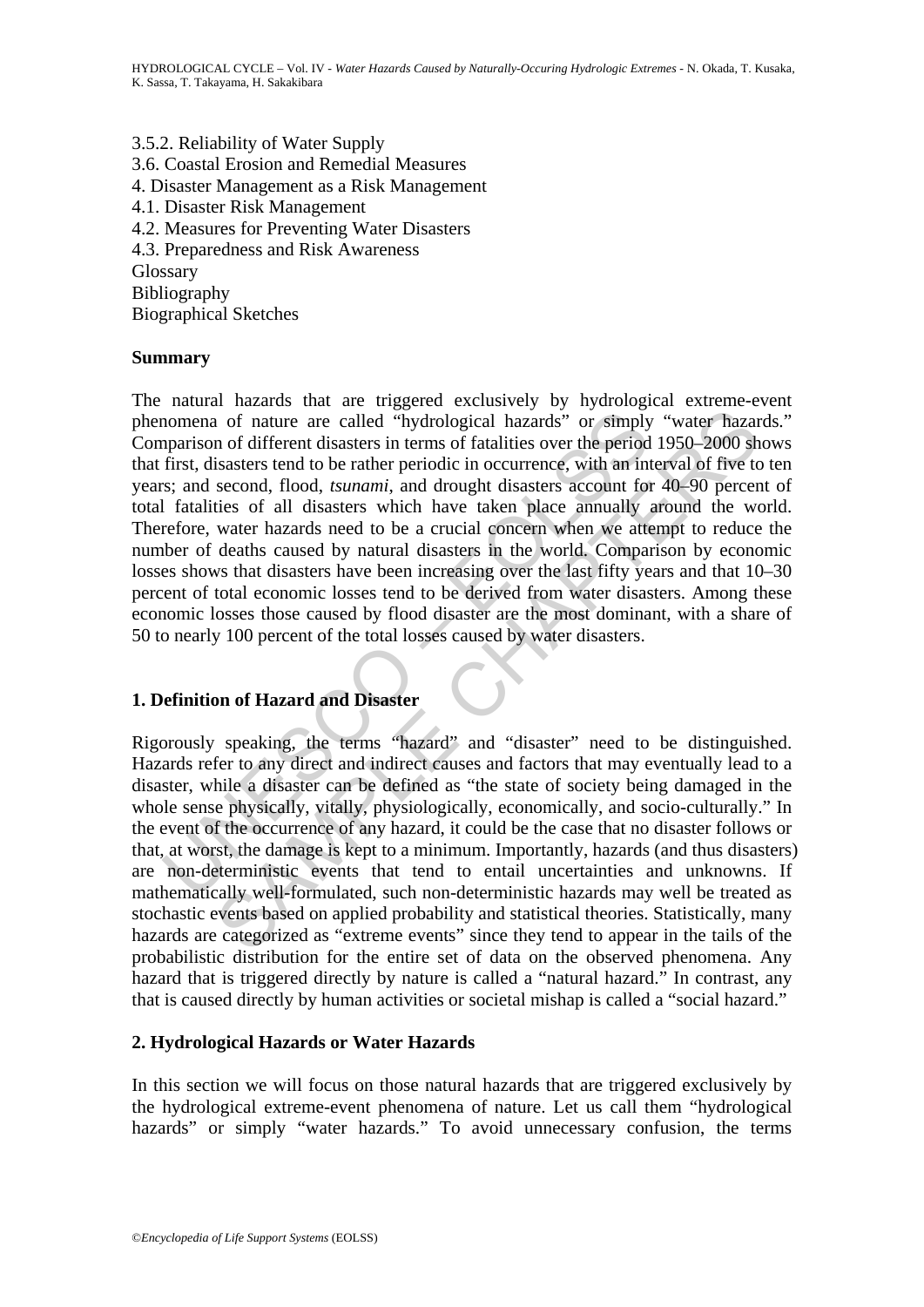disasters and hazards will be used here synonymously, though more rigorous distinctions will be made when necessary (as stated above.)



Figure 1. The number of deaths by water related disasters

Figure 1 compares different disasters in terms of fatalities that occurred in the world over the period 1950–2000. The percentage comparison is shown in Figure 2. From these figures we learn that:

- Disasters tend to be rather periodic in occurrence, with an interval of ten to five years.
- Flood, *tsunami*, and drought disasters account for 40–90 percent of total fatalities of all disasters that have taken place annually around the world. Above all, flood disasters are significantly dominant in terms of fatalities.
- All this indicates that water hazards need to be a crucial concern when we attempt to reduce the number of deaths caused by natural disasters in the world.

The results of a comparison based on economic losses caused by disasters are shown in Figures 3 and 4. Noticeably, disasters have been increasing in terms of economic losses over the last fifty years, particularly so over the latest ten years. It is interesting to note that the share ratio of economic losses caused by water disasters in the totals for all disasters is found to be basically the same for the last forty years. That is, 10–30 percent of total economic losses tend to be derived from water disasters. Among these economic losses caused by flood disaster are the most dominant, with a share of 50 to nearly 100 percent of the total losses caused by water disasters.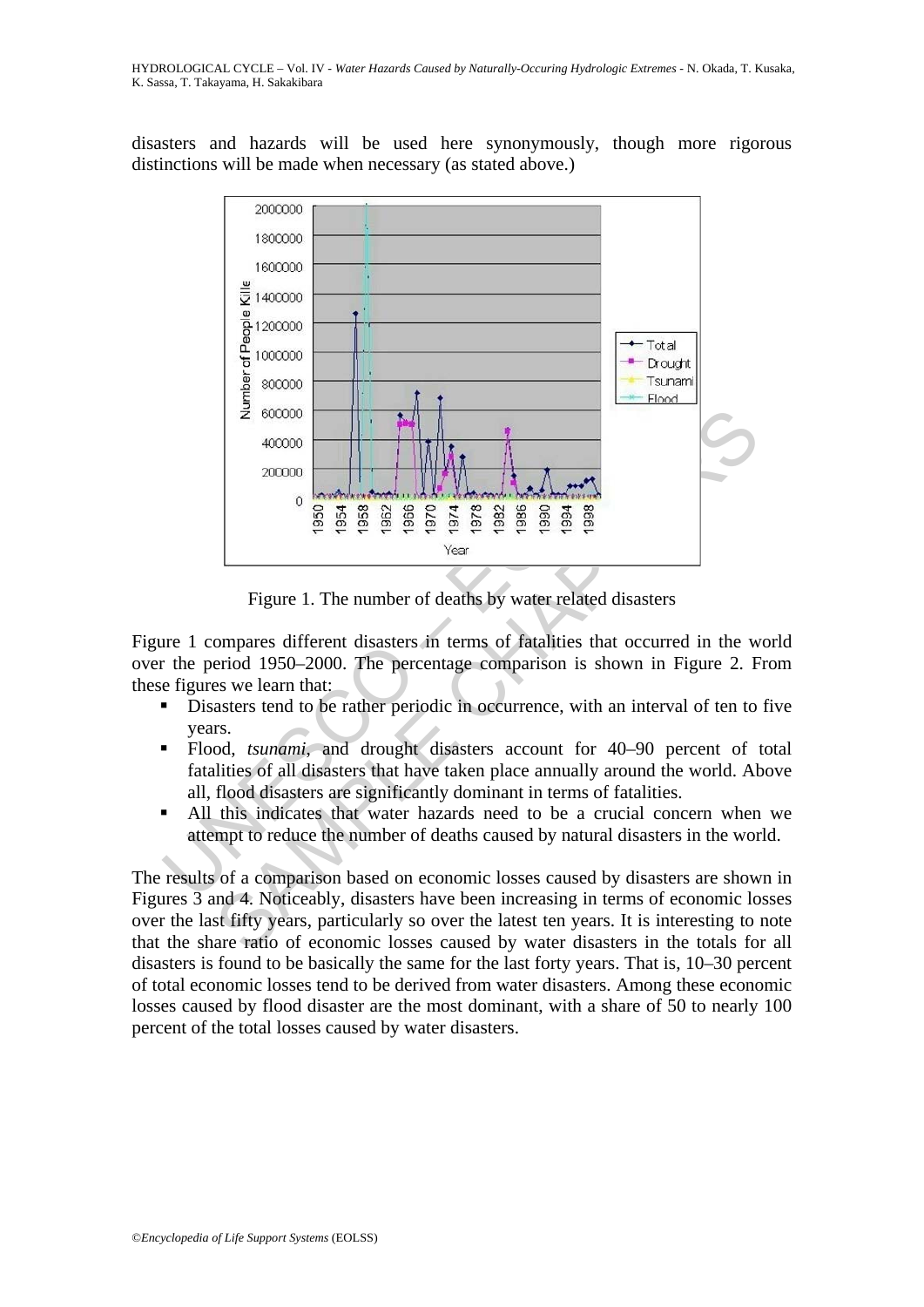HYDROLOGICAL CYCLE – Vol. IV - *Water Hazards Caused by Naturally-Occuring Hydrologic Extremes* - N. Okada, T. Kusaka, K. Sassa, T. Takayama, H. Sakakibara



Figure 2. The percentage of the number of deaths by water related disasters



Figure 3 Economic losses by water related disasters



Figure 4. Percentage of economic losses by water related disasters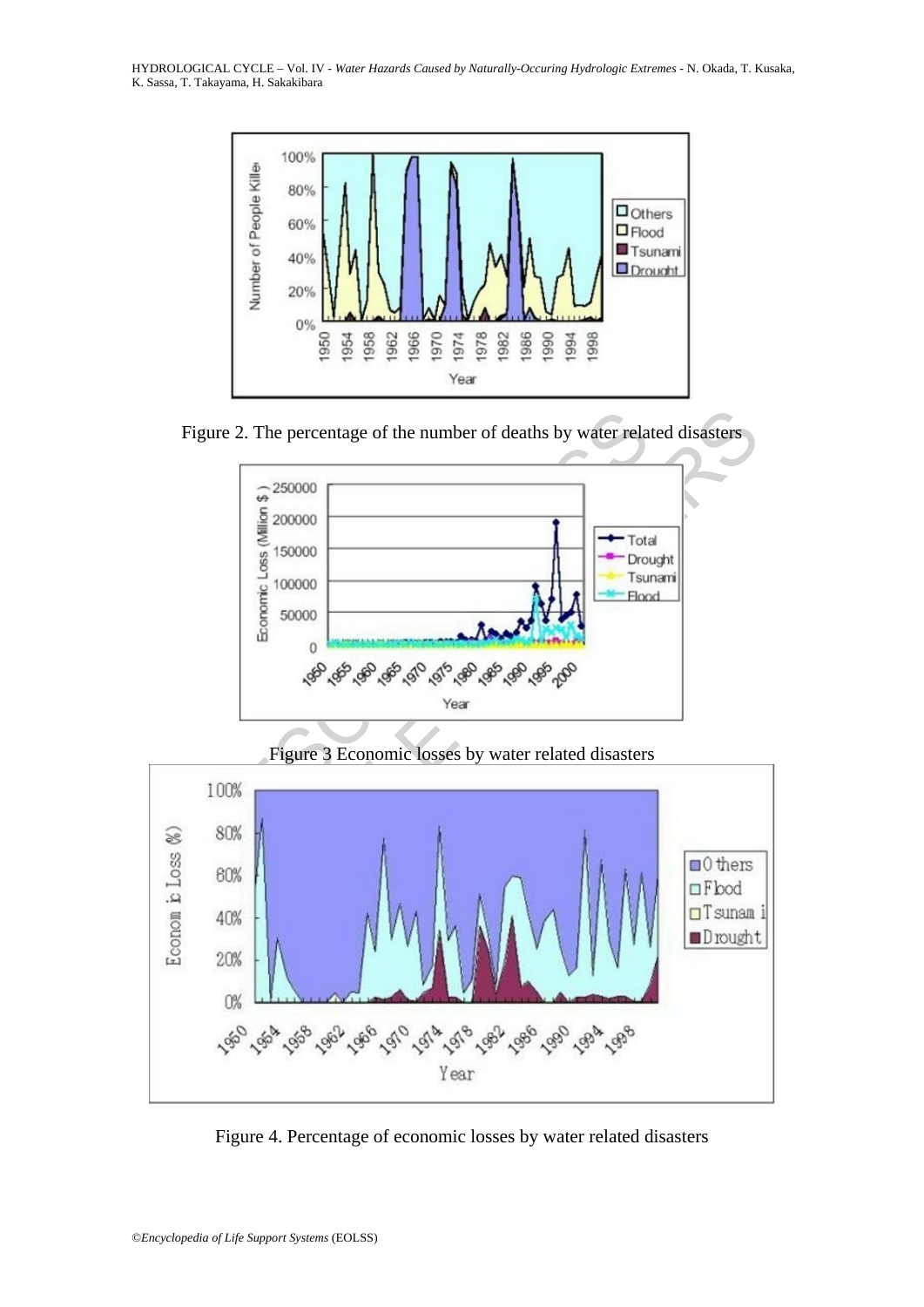## **3. Types of Water Hazards**

### **3.1. Weather and Climate**

#### **3.1.1. Climate Change, Global Warming, and the Greenhouse Effect**

Climate change on a global scale could be the basic condition for the water-related hazards that are explained in the following sections. The Intergovernmental Panel on Climate Change (IPCC, 2001) reports that:

- The global average surface temperature has increased over the twentieth century. Since 1950, there has been a reduction in the frequency of extreme low temperatures, with a smaller increase in the frequency of extreme high temperatures.
- The overall global temperature in the lowest 8km of the atmosphere has increased since the 1950s.
- There have been decreases of about 10 percent in the extent of snow cover since the late 1960s.
- **Precipitation** has increased by  $0.5-1.0$  percent per decade in the twentieth century over most mid- and high latitudes of the northern hemisphere continents.
- El Niño–Southern Oscillation (ENSO) has become more frequent, persistent and intense since the mid-1970s, compared with the previous 100 years.

These changes occur as a result of both internal and external factors. One of the major external factors is greenhouse gases, such as carbon dioxide  $(CO_2)$ , methane  $CH_4$ ), nitrous oxide (N<sub>2</sub>O), and halocarbon gases (CFCl<sub>3</sub> and CF<sub>2</sub>Cl<sub>2</sub>), that all have an effect in warming the surface of the earth. These greenhouse gases are increasing as a result of human activities. IPCC (2001) stated that atmospheric carbon dioxide concentration has increased by 31 percent since 1750.

The overall global temperature in the lowest 8km of the increased since the 1950s.<br>
There have been decreases of about 10 percent in the extent of the late 1960s.<br>
Precipitation has increased by 0.5–1.0 percent per decade is overall global temperature in the lowest 8km of the atmosphere<br>
reased since the 1950s.<br>
reased since the 1950s.<br>
late 1960s.<br>
cipitation has increased by 0.5–1.0 percent per decade in the twent<br>
late 1960s.<br>
cipitation As a result of the global warming, precipitation is projected by the IPCC to increase in the twenty-first century. This will be the case on the global average, and particularly so in the regions located in northern mid- to high latitudes and Antarctica. The water content of soils and the discharge rate of rivers may determine the risks of flooding and droughts in many regions of the globe. The global average of river discharge rate is projected to increase by 7 percent.

However, since the evaporation rate due to the global warming will increase monotonically with decreasing latitude, flooding is likely to occur more frequently in the regions of northern high latitudes. In particular, the discharge rate of rivers flowing out into the Antarctic Sea and the north Pacific Ocean in Russia and Canada is predicted to increase by 10 to 20 percent in the end of this century. On the other hand, at low latitudes there are both regional increases and decreases over land areas. These are strongly related to the dependency of monsoon intensity and its annual variability. In the tropical areas, the Amazon and Ganges rivers are likely to increase in flow rate by 10– 15 percent, while the discharge rate of the Nile, Mekong and Mississippi rivers is predicted to decrease about 10 percent. Moreover, variations in precipitation will become larger year by year in the most of those areas where the mean precipitation is projected to increase.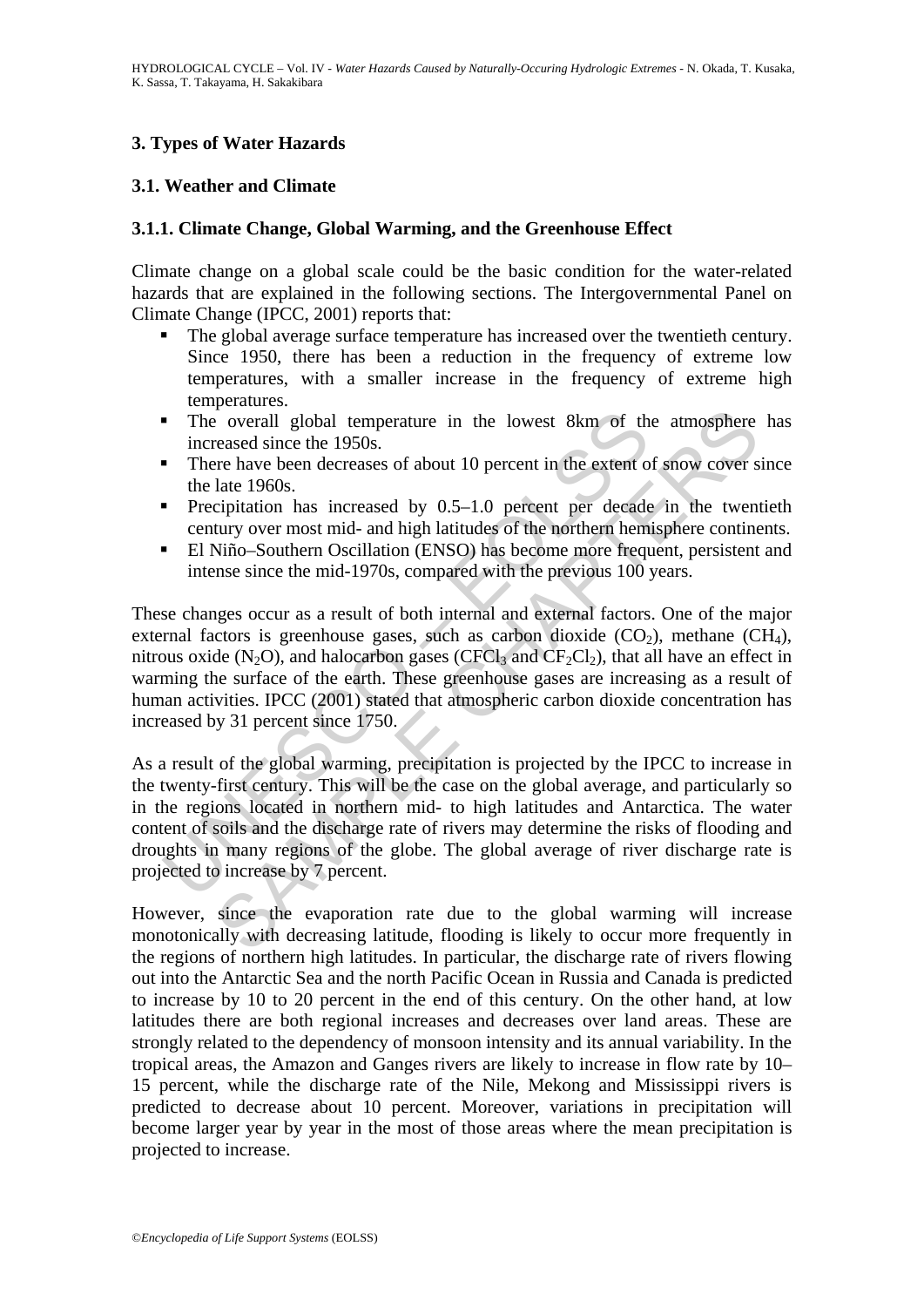The projection of the soil water content as a result of the global warming relates to harvest of crops. The water content will also increase in the regions from the northern mid- to high latitudes. It decreases in summer and increases in winter. In contrast, in the subtropical dry areas it remains lower level throughout the whole year and thus the total area of deserts is likely to increase.

As to the extreme weather and climate events, IPCC with relatively high confidence projected much warmer days for nearly all land areas, more intense precipitation events, an increase in tropical cyclone peak wind intensities and also an increase in the tropical cyclone peak and mean precipitation intensities for certain areas. In addition, increased summer continental drying and associated risk of drought are projected for most midlatitude continental interiors. However, for the other extreme phenomena, very smallscale phenomena, such as tornadoes, thunderstorms, and hail, climate models currently lack the ability to provide spatial details required to make reliable projections.

The ability to provide spatial details required to make reliable pro-<br>nan activities also affect climate at a smaller scale. In urbentantie is higher than survounding areas. This phenomenon<br>nd." The ground surface is cover ility to provide spatial details required to make reliable projections.<br>
tivities also affect climate at a smaller scale. In urbanized areas,<br>
e is higher than surrounding areas. This phenomenon is called a "<br>
he ground su Human activities also affect climate at a smaller scale. In urbanized areas, the temperature is higher than surrounding areas. This phenomenon is called a "heat island." The ground surface is covered by buildings and pavement the thermal conductivity of which is higher, while the heat capacity and evaporative cooling effect are much lower than with soil and plants. Moreover, anthropogenic heat emission and air pollutants such as sulfur dioxide  $(SO_2)$  and nitrous oxide are larger. These result in higher temperature in the center of a city.

## **3.1.2. Change of Precipitation with Global Warming and Urbanization**

Regarding the relation between global warming and precipitation, it is generally thought that global warming basically increases the mass of water vapor that can be included in the tropospheric atmosphere, resulting in an increase of cloud and precipitation generation as a global average.

In order to predict the change of climate, climate models are used. Climate models are classified into energy balance models (EBMs), one-dimensional radiative-convective models (RCMs), two-dimensional statistical-dynamical models (SDMs), and general or global circulation models (GCMs). EBMs are the simplest models and GCMs are the most complex models. These models have the following characteristics.

- Energy balance models (EBMs) are used to model the global radiation balance and the latitudinal energy balance.
- Radiative-convective models (RCMs) are used to model the radioactive transformations, convection.
- Statistical-dynamical models (SDMs) combine the horizontal energy transfer modeled by EBMs with the radioactive transformations and convection modeled by RCMs.
- General or global circulation models (GCMs) are three-dimensional models, and that are based on the laws of physics such as conservation of energy, conservation of momentum, conservation of mass, and the ideal gas. GCM generally consists of the sub-models describing atmosphere, oceans, land surface processes, etc.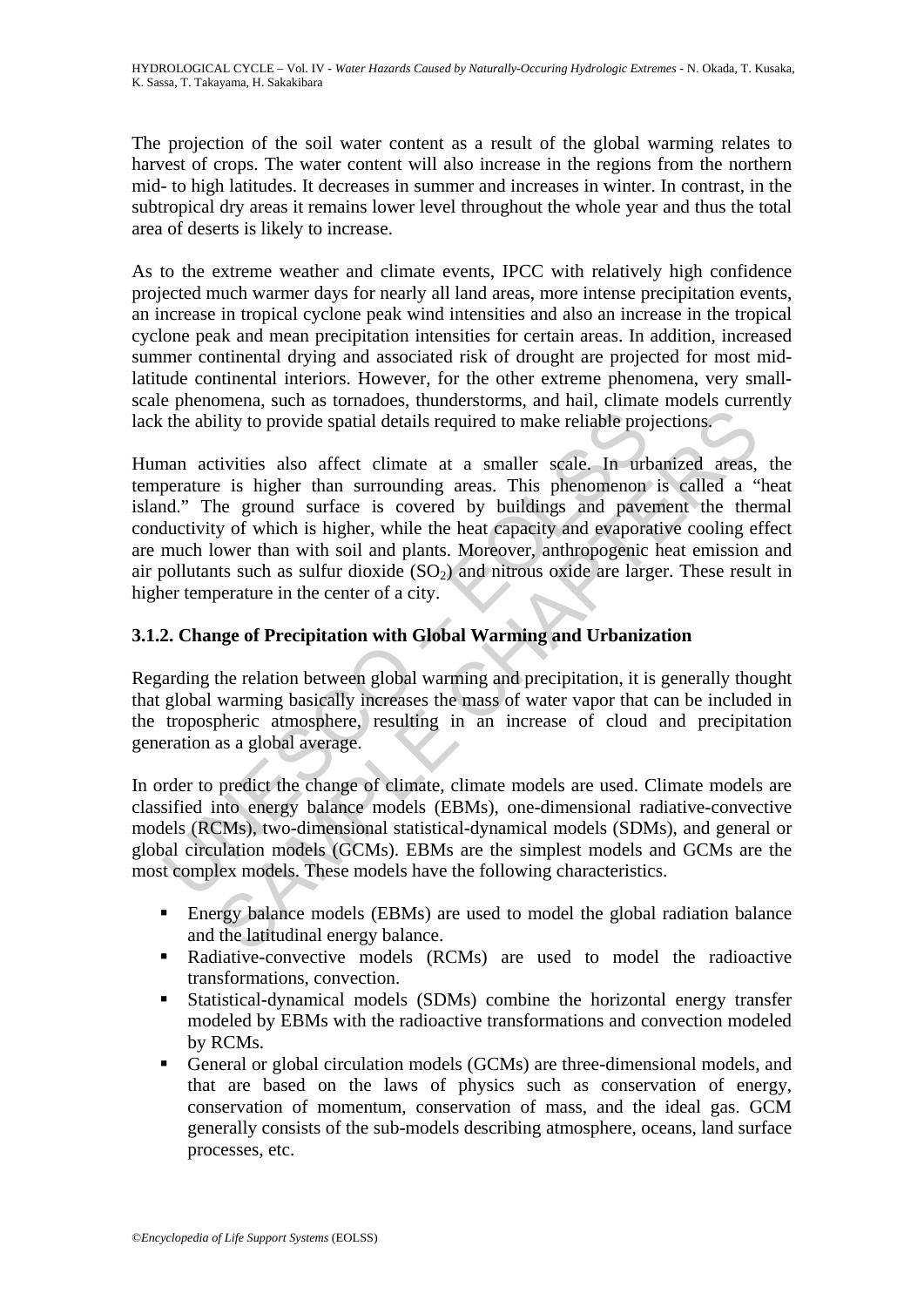Various numerical experiments with GCMs have shown that the expected global warming would increase the global averaged precipitation by 4–15 percent. Also a "decrease of the precipitation area" and "increase of convective-type precipitation outside the tropical region" are commonly predicted from various numerical experiments. Both results indicate the increase of frequency of localized heavy rainfall somewhere on the globe. The main reason for these common results is that global warming increases air temperature in the lower atmospheric layers making the atmosphere more unstable.

With the current state of the art, however, no GCM can provide reliable information on whether precipitation on a regional scale will increase or not because various numerical experiments shows contradictory results, due to the different manner of parameterization of cloud formation and the surficial hydrologic processes. This also means that GCMs cannot provide reliable information on frequency change of localized heavy rainfall in a specific region. In this sense, not only numerical experiments with GCMs, but also analyses of historical data are required.

Regarding the relation between urbanization and precipitation, we can be more confident that the former increases the latter because:

- The heat release due to the heat island phenomenon increases air temperature in the lower atmospheric layers, which results in making the atmosphere unstable.
- Increase of aerodynamical roughness induces convergence of horizontal wind.
- Industrial and other human-induced aerosols accelerate cloud formation.

These features have been gradually verified by area-wide observations and numerical experiments.

## **3.1.3. Mechanism of Heavy Rainfall**

In the GCMs cannot provide reliable information on frequency<br>vy rainfall in a specific region. In this sense, not only numerical<br>Ms, but also analyses of historical data are required.<br>arding the relation between urbanizat GCMs cannot provide reliable information on frequency change of local<br>atll in a specific region. In this sense, not only numerical experiments<br>also analyses of historical data are required.<br>the relation between urbanizati In cloud physics, clouds are distinguished as either "warm clouds" or "cold clouds." The temperature of a warm cloud is higher than  $0^{\circ}$ C and ice particles do not exist in it. On the other hand, cold clouds include ice particles and they grow faster than water droplets. The cloud causing heavy rainfall is the cumulonimbus. Its life is from thirty minutes to one hour. The life-cycle of a cumulonimbus is divided into three stages: the development period, the peak period, and the weakening period. In the development period, the cloud extends upward. Since upward wind is strong, drops of water do not reach to the ground. In the peak period, the top of the cloud reaches the upper part of the troposphere and big particles, such as snow and hail, are formed. Then, ice particles begin to fall and downward wind is generated. Heat is removed by the melting of the ice particles, and downward wind is strengthened by that. In the weakening period, the remaining water droplets and ice particles fall as raindrops or evaporate, and the cloud disappears. In the case of an isolated cumulonimbus, rainfall lasts from ten minutes to one hour.

The system consisting of neighboring cumulonimbus is called a mesoscale convection system. Mesoscale convection systems have the mechanism to maintain clouds and cause heavy rainfall, lasting for hours. The air cooled-down by rainfall reaches the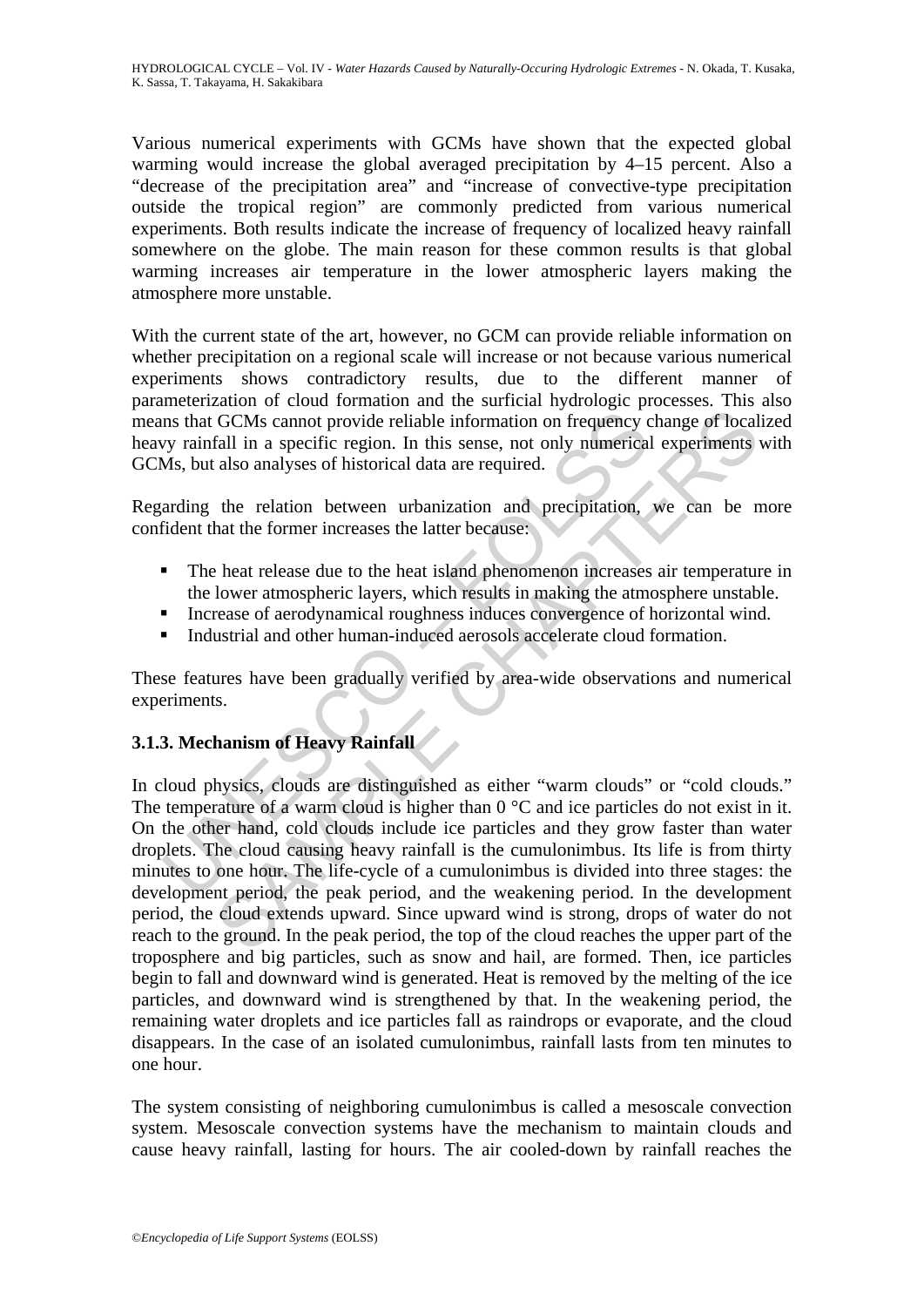ground and spreads. Then the flow pushes up humid air and new clouds are generated in succession. This positive feedback system is the mechanism that maintains clouds. Among the shapes of mesoscale convection systems are those known as the multi-cell type, the super-cell type, the squall-line type, the rain-band type, and the mesoscale convective complex (MCC).

## **3.1.4. Mechanism of Localized Heavy Rainfall**

Localized heavy rainfall is heavy rainfall whose area is relatively small. Localized heavy rainfall is often accompanied by a thunderstorm, and it appears suddenly. When dry air enters a cloud it promotes evaporation of raindrops and the descending cooledair creates a cooled air pond on the ground. Then, the cooled-air outflow pushes up humid air and the mesoscale convection system of the multi-cell or super-cell type is maintained. Observation using radar shows that small clouds move to a stationary rainband, and the clouds are absorbed into the rain-band. The process promotes the development of bigger clouds and heavy rainfall lasts for a long time in a small area. Therefore, a stationary rain-band and the absorbing of small clouds are necessary for localized heavy rainfall. Movement of rain-bands is stopped by geographical obstacles, such as mountains. Geographical features are also important factors affecting the occurrence of localized heavy rainfall.

| maintained. Observation using radar shows that small clouds move to a stationary rain-<br>band, and the clouds are absorbed into the rain-band. The process promotes the<br>development of bigger clouds and heavy rainfall lasts for a long time in a small area<br>Therefore, a stationary rain-band and the absorbing of small clouds are necessary for<br>localized heavy rainfall. Movement of rain-bands is stopped by geographical obstacles<br>such as mountains. Geographical features are also important factors affecting the<br>occurrence of localized heavy rainfall.<br>Heavy rainfall for a very long time occurs only in tropical zones. Regions where a<br>numid air current is maintained and a mountain range exists behind, suffer especially<br>neavy rainfall. Cherrapunji in India is one example of such a region (see Table 1). |                          |                         |                     |                                        |
|-----------------------------------------------------------------------------------------------------------------------------------------------------------------------------------------------------------------------------------------------------------------------------------------------------------------------------------------------------------------------------------------------------------------------------------------------------------------------------------------------------------------------------------------------------------------------------------------------------------------------------------------------------------------------------------------------------------------------------------------------------------------------------------------------------------------------------------------------------------|--------------------------|-------------------------|---------------------|----------------------------------------|
| <b>Term</b>                                                                                                                                                                                                                                                                                                                                                                                                                                                                                                                                                                                                                                                                                                                                                                                                                                               | <b>Term</b><br>(minutes) | <b>Rainfall</b><br>(mm) | <b>Date</b>         | <b>Place</b>                           |
| 1 minute                                                                                                                                                                                                                                                                                                                                                                                                                                                                                                                                                                                                                                                                                                                                                                                                                                                  | $\mathbf{1}$             | 38.1                    | 11/26/1970          | <b>Barot Guadeloupe</b>                |
| 5 minutes                                                                                                                                                                                                                                                                                                                                                                                                                                                                                                                                                                                                                                                                                                                                                                                                                                                 | $\overline{5}$           | 61.72                   | 11/29/1911          | Port Bells, Panama                     |
| 20<br>minutes                                                                                                                                                                                                                                                                                                                                                                                                                                                                                                                                                                                                                                                                                                                                                                                                                                             | 20                       | 205.74                  | 7/7/1947            | Curtea-de-Arges, Rumania               |
| 130<br>minutes                                                                                                                                                                                                                                                                                                                                                                                                                                                                                                                                                                                                                                                                                                                                                                                                                                            | 130                      | 482.6                   | 7/18/1889           | Rockport, West Virginia,<br><b>USA</b> |
| 4 hours                                                                                                                                                                                                                                                                                                                                                                                                                                                                                                                                                                                                                                                                                                                                                                                                                                                   | 240                      | 584.2                   | 1/12/1880           | Basselere, St. Kitts, West<br>Indies   |
| 12 hours                                                                                                                                                                                                                                                                                                                                                                                                                                                                                                                                                                                                                                                                                                                                                                                                                                                  | 720                      | 1 340.10                | 2/28/1964-2/29/1964 | Belouve, La Reunion                    |
| 24 hours                                                                                                                                                                                                                                                                                                                                                                                                                                                                                                                                                                                                                                                                                                                                                                                                                                                  | 1440                     | 1 869.95                | 3/15/1952-3/16/1952 | Cilaos, La Reunion                     |
| 48 hours                                                                                                                                                                                                                                                                                                                                                                                                                                                                                                                                                                                                                                                                                                                                                                                                                                                  | 2880                     | 2 499.87                | 3/15/1952-3/17/1952 | Cilaos, La Reunion                     |
| 72 hours                                                                                                                                                                                                                                                                                                                                                                                                                                                                                                                                                                                                                                                                                                                                                                                                                                                  | 4 3 2 0                  | 3 240.02                | 3/15/1952-3/18/1952 | Cilaos, La Reunion                     |
| 7 days                                                                                                                                                                                                                                                                                                                                                                                                                                                                                                                                                                                                                                                                                                                                                                                                                                                    | 10 080                   | 4 109.97                | 3/12/1952-3/19/1952 | Cilaos, La Reunion                     |
| 15 days                                                                                                                                                                                                                                                                                                                                                                                                                                                                                                                                                                                                                                                                                                                                                                                                                                                   | 21 600                   | 4 797.55                | 6/24/1931-7/8/1931  | Cherrapunji, India                     |
| 31 days                                                                                                                                                                                                                                                                                                                                                                                                                                                                                                                                                                                                                                                                                                                                                                                                                                                   | 44 640                   | 9 299.96                | 7/1861              | Cherrapunji, India                     |
| 61 days                                                                                                                                                                                                                                                                                                                                                                                                                                                                                                                                                                                                                                                                                                                                                                                                                                                   | 87 840                   | 12 766.80               | 6/1861-7/1861       | Cherrapunji, India                     |
| 365 days                                                                                                                                                                                                                                                                                                                                                                                                                                                                                                                                                                                                                                                                                                                                                                                                                                                  | 525 600                  | 26 461.21               | 8/1860-7/1861       | Cherrapunji, India                     |

Table 1. The records of heavy rainfall (DPRI, 2001)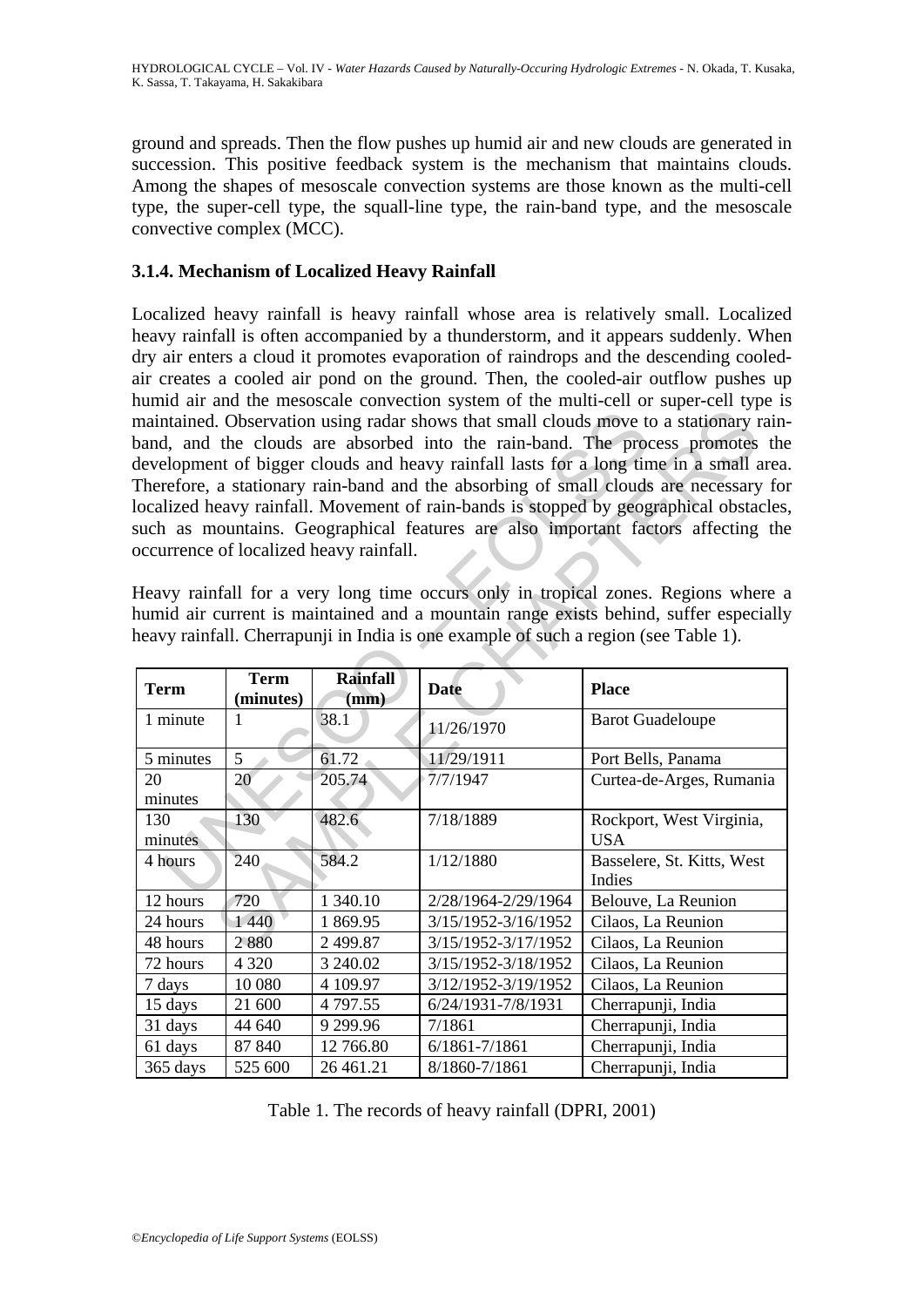-

- -

# TO ACCESS ALL THE **33 PAGES** OF THIS CHAPTER, Visit: [http://www.eolss.net/Eolss-sampleAllChapter.aspx](https://www.eolss.net/ebooklib/sc_cart.aspx?File=E2-02-08-07)

#### **Bibliography**

Centre for Research on the Epidemiology of Disasters, Université Catholique de Louvain, Brussels, Belgium. OFDA/CRED International Disaster Database [Figures 1, 2, 3 and 4 were created using the data from this database.]

Cruden, D. 1991. Cowboys and Landslides. *Landslide News*, No. 5, pp. 31–32. [The definition of landslide in 3.4.1 is given in this article.]

Cruden, D.; Varnes, D. J. 1996. Landslide Types and Process. In: A. K Turnet; R. L Schuster (eds.), *Landslides: Investigation and Mitigation*, Special Report 247, pp. 36–75. Washington, D.C., National Academy Press. [Description in 3.4 is partially based on this article.]

Disaster Prevention Research Institute (DPRI). 2001. *Handbook for Disaster Prevention*. Kyoto, Japan, Kyoto University Press. [The descriptions in 3.1, 3.3, and 3.5 of this article are based on this handbook.]

Heat Island Group in Energy Analysis Department, Orlando, Lawrence Berkeley National Laboratory. 2000. High temperatures. http://eetd.lbl.gov/HeatIsland/. [The description of a heat island in section 3.1.1 is based on the article.]

Intergovernmental Panel on Climate Change (IPCC). (2001). Climate Change 2001, Summaries for Policy makers, http://www.ipcc.ch/.

National Drought Mitigation Center (NDMC), University of Nebraska-Lincoln. 1995. Understanding and Defining Drought. http://enso.unl.edu/enigma/ def2.htm. [The definition of drought in 3.5.1 is partially based on this article.]

this database.]<br>
len, D. 1991. Cowboys and Landslides. *Landslide News*, No. 5, pp. 31-3<br>
ilde in 3.4.1 is given in this article.]<br> *Unitalisties: Invertigation and Mitigation,* Special Report 247, pp. 36-75. Washing<br> *U* Example 1.2 The definite of a Community's Disaster Avere Search Matematical abase.]<br>
1991. Cowboys and Landslides. *Landslide News*, No. 5, pp. 31–32. [The definite<br>
191. Cowboys and Landslide Types and Process. In: A, K T Okada, N. 2002. Developing an Indicator of a Community's Disaster Awareness. In: Bogardi, J. J.; Kundzewicz, W. (eds.) *Risk, Reliability, Uncertainty, and Robustness of Water Resources Systems*. Cambridge, Cambridge University Press, pp. 62-–9. [Description on risk awareness in 4.3 is based on this article.]

Sassa, K. 1995. Prediction of Rapid Landslide Motion. In: *Proceeding 20*, pp. 71–82. IUFRO World Congress, Technical Session on Natural Disasters in Mountainous Areas. [The explanation of landslide and debris flow in 3.4 is based on this article.]

Sassa, K. 1999. Introduction. In: Sassa, K. (ed.) *Landslides of the World*, pp.3–18. Kyoto, Japan, Kyoto University Press. [Explanation of landslide and debris flow in 3.4 is based on this article.]

#### **Biographical Sketches**

**Norio Okada** graduated from the Faculty of Engineering, Kyoto University in 1970, received a Ms.Eng. from Kyoto University in 1972, and a Dr.Eng. from Kyoto University in 1977. He received an Honoris Causa in Engineering from the University of Waterloo, Canada. He is currently Professor of Disaster Risk Management at the Disaster Prevention Research Institute (DPRI), Kyoto University. His major research interests are game theory, disaster and environmental risk management, and regional planning.

Dr Okada is a member of the Japanese Society of Civil Engineers (JSCE), the Society of Risk Analysis, the Japan Society of Hydrology and Water Resources and many others. He received JSCE Research Awards on his application of game theory to cost allocation in water resources development in 1995.